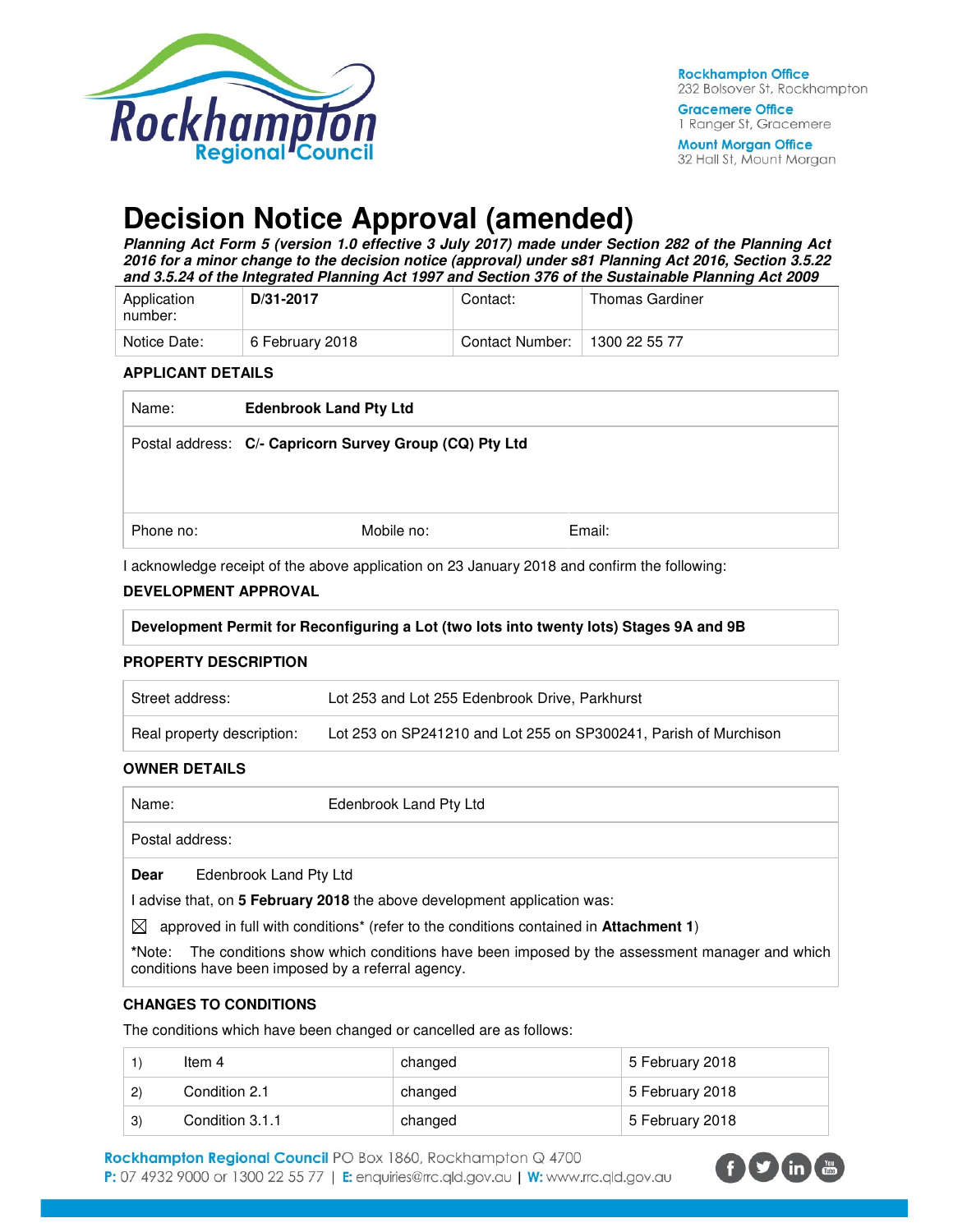### **1. DETAILS OF THE APPROVAL**

|                                                                                                                                                                            | <b>Development</b><br><b>Permit</b> | Preliminary<br>Approval |
|----------------------------------------------------------------------------------------------------------------------------------------------------------------------------|-------------------------------------|-------------------------|
| Development assessable under the planning scheme, a temporary local<br>planning instrument, a master plan or a preliminary approval which<br>includes a variation approval | $\times$                            |                         |

#### **2. CONDITIONS**

This approval is subject to the conditions in Attachment 1.

### **3. FURTHER DEVELOPMENT PERMITS REQUIRED**

Please be advised that the following development permits are required to be obtained before the development can be carried out:

| Type of development permit required | Subject of the required development permit |
|-------------------------------------|--------------------------------------------|
| <b>Operational Works</b>            | <b>Road Works</b>                          |
|                                     | Sewerage Works                             |
|                                     | Water Works                                |
|                                     | Stormwater Works                           |
|                                     | Inter-allotment Drainage Works             |
|                                     | Site Works                                 |

# **4. REFERRAL AGENCIES** NIL

The following Referral Agencies were activated by this application.

# **5. THE APPROVED PLANS**

#### **The approved development must be completed and maintained generally in accordance with the approved drawings and documents:**

| <b>Plan/Document Name</b>                 | <b>Plan/Document Reference</b> | Dated           |
|-------------------------------------------|--------------------------------|-----------------|
| <b>Property Description</b>               | 1098-ROL1 Rev 3                | 19 January 2018 |
| Proposal Plan                             | 1098-ROL2 Rev 3                | 19 January 2018 |
| <b>Preliminary Infrastructure Details</b> | 1098-ROL3 Rev 3                | 19 January 2018 |
| Stormwater Management - Water Quality     | 1098-ROL4 Rev 3                | 19 January 2018 |
| Staging Details and Pathway Strategy      | 1098-ROL5 Rev 3                | 19 January 2018 |
| Concept Landscaping Plan                  | 1098-ROL6 Rev 3                | 19 January 2018 |
| <b>Building Setback Details</b>           | 1098-ROL7 Rev 3                | 19 January 2018 |
| <b>Planning and Engineering Report</b>    | Unnumbered                     | 14 March 2017   |

# **6. CURRENCY PERIOD FOR THE APPROVAL (S.85)**

The standard relevant periods stated in section 85 of Planning Act 20016 apply to each aspect of development in this approval, if not stated in the conditions of approval attached.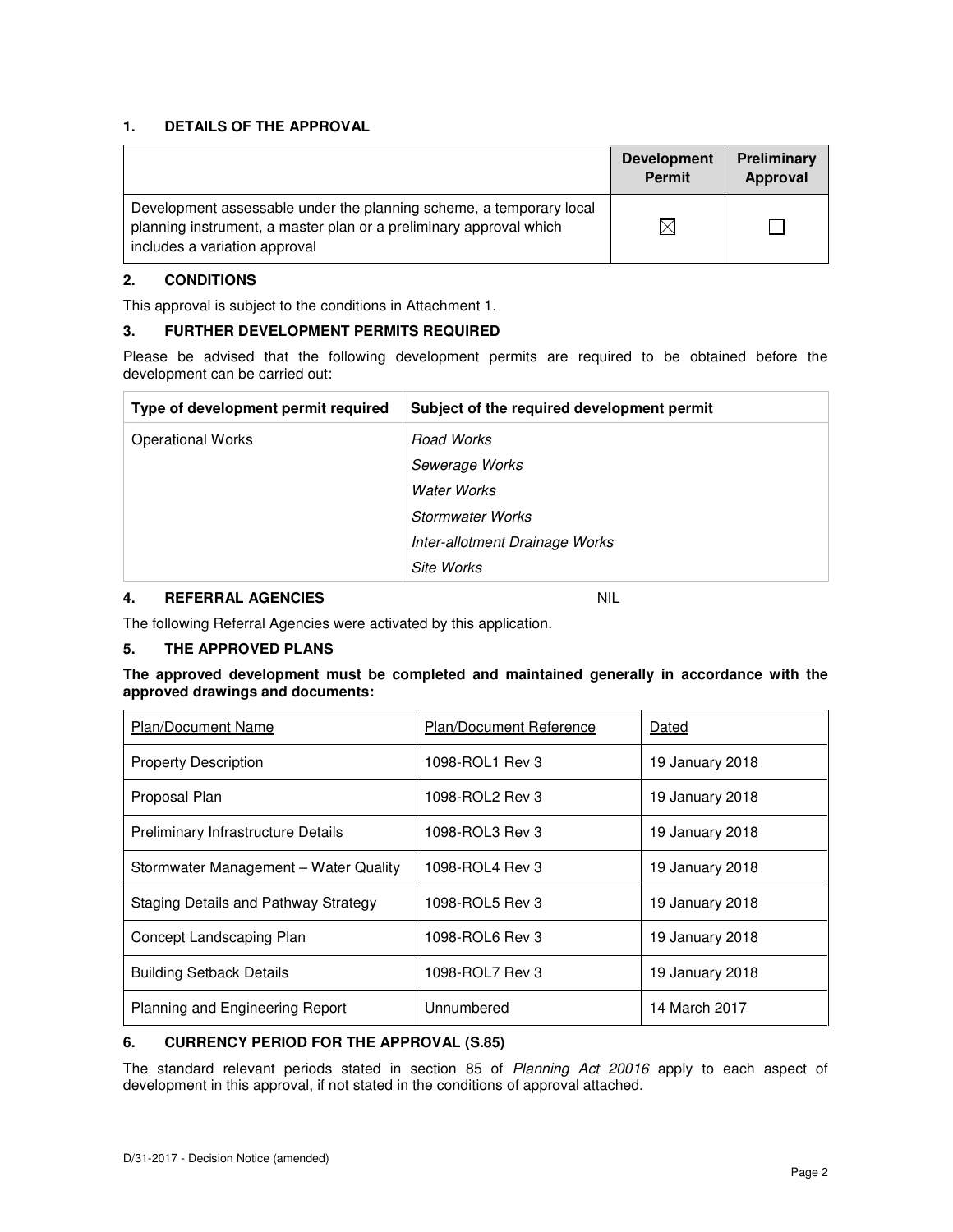#### **7. STATEMENT OF REASONS**

| Description of the<br>development      | The proposed development is for a Reconfiguring a Lot (two lots into twenty<br>lots) Stages 9A and 9B                                                                              |  |
|----------------------------------------|------------------------------------------------------------------------------------------------------------------------------------------------------------------------------------|--|
| <b>Reasons for Decision</b>            | The proposed changes do not result in a substantially different development<br>nor will they compromise the overarching layout and residential amenity of<br>the Edenbrook Estate. |  |
| <b>Assessment</b><br><b>Benchmarks</b> | The proposed development was assessed against the following assessment<br>benchmarks:                                                                                              |  |
|                                        | Low Density Residential Zone Code;                                                                                                                                                 |  |
|                                        | Access, Parking and Transport Code;                                                                                                                                                |  |
|                                        | Filling and Excavation Code;                                                                                                                                                       |  |
|                                        | Landscape Code;                                                                                                                                                                    |  |
|                                        | Reconfiguring a Lot Code;<br>٠                                                                                                                                                     |  |
|                                        | Stormwater Management Code; and                                                                                                                                                    |  |
|                                        | Water and Sewer Code.                                                                                                                                                              |  |
| <b>Matters prescribed by</b>           | The State Planning Policy – Part E;<br>(i)                                                                                                                                         |  |
| regulation                             | The Central Queensland Regional Plan;<br>(ii)                                                                                                                                      |  |
|                                        | The Rockhampton Region Planning Scheme 2015;<br>(iii)                                                                                                                              |  |
|                                        | (iv) The common material, being the material submitted with the application.                                                                                                       |  |

### **8. RIGHTS OF APPEAL**

The rights of an applicant to appeal to a tribunal or the Planning and Environment Court against a decision about a development application are set out in chapter 6, part 1 of the Planning Act 2016. For particular applications, there may also be a right to make an application for a declaration by a tribunal (see chapter 6, part 2 of the Planning Act 2016).

#### Appeal by an applicant

An applicant for a development application may appeal to the Planning and Environment Court against the following:

- the refusal of all or part of the development application
- a provision of the development approval
- the decision to give a preliminary approval when a development permit was applied for
- a deemed refusal of the development application.

An applicant may also have a right to appeal to the Development tribunal. For more information, see schedule 1 of the Planning Act 2016.

The timeframes for starting an appeal in the Planning and Environment Court are set out in section 229 of the Planning Act 2016.

**Attachment 2** is an extract from the Planning Act 2016 that sets down the applicant's appeal rights and the appeal rights of a submitter.

### **9. WHEN THE DEVELOPMENT APPROVAL TAKES EFFECT**

This development approval takes effect:

From the time the decision notice is given  $-$  if there is no submitter and the applicant does not appeal the decision to the court.

Or

When the submitter's appeal period ends  $-$  if there is a submitter and the applicant does not appeal the decision to the court.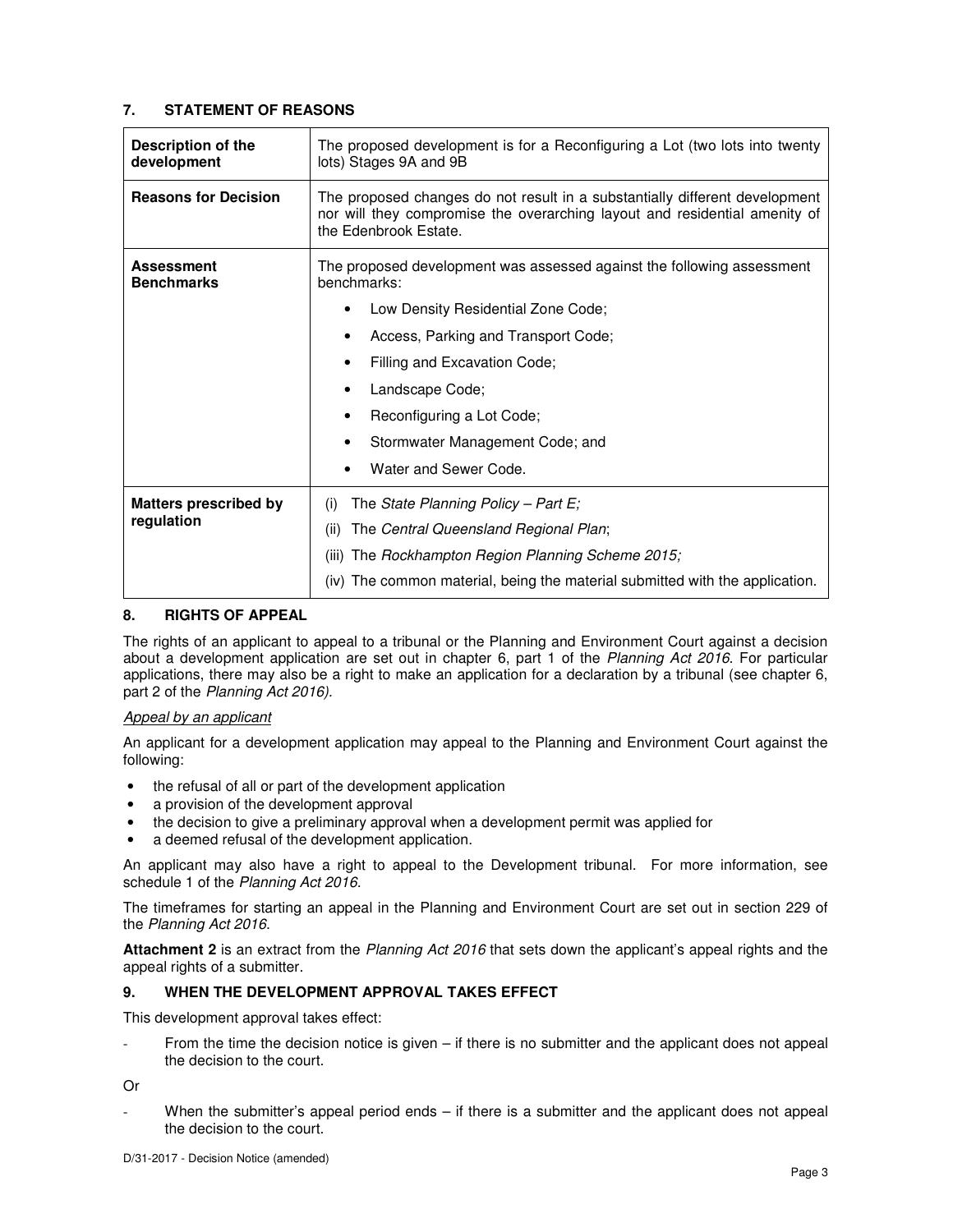Or

- Subject to the decision of the court, when the appeal is finally decided – if an appeal is made to the court.

This approval will lapse unless substantially commenced within the above stated relevant periods (refer to sections 85 of Planning Act 2016 for further details).

#### **10. ORIGINAL DECISION ASSESSMENT MANAGER**

| Name: | Tarnya Fitzgibbon<br><b>COORDINATOR</b> | Date: 13 April 2017 |
|-------|-----------------------------------------|---------------------|
|       | <b>DEVELOPMENT ASSESSMENT</b>           |                     |

#### **11. ASSESSMENT MANAGER**

| Tarnya Fitzgibbon<br>Name:<br>Date: 6 February 2018<br>Signature:<br><b>COORDINATOR</b><br><b>DEVELOPMENT ASSESSMENT</b> |  |
|--------------------------------------------------------------------------------------------------------------------------|--|
|--------------------------------------------------------------------------------------------------------------------------|--|

#### **Attachment 1 – Conditions of the approval**

**Part 1 – Conditions imposed by the assessment manager** [Note: where a condition is imposed about infrastructure under Chapter 4 of the Planning Act 2016, the relevant provision of the Act under which this condition was imposed must be specified.]

**Attachment 2—Extract on appeal rights**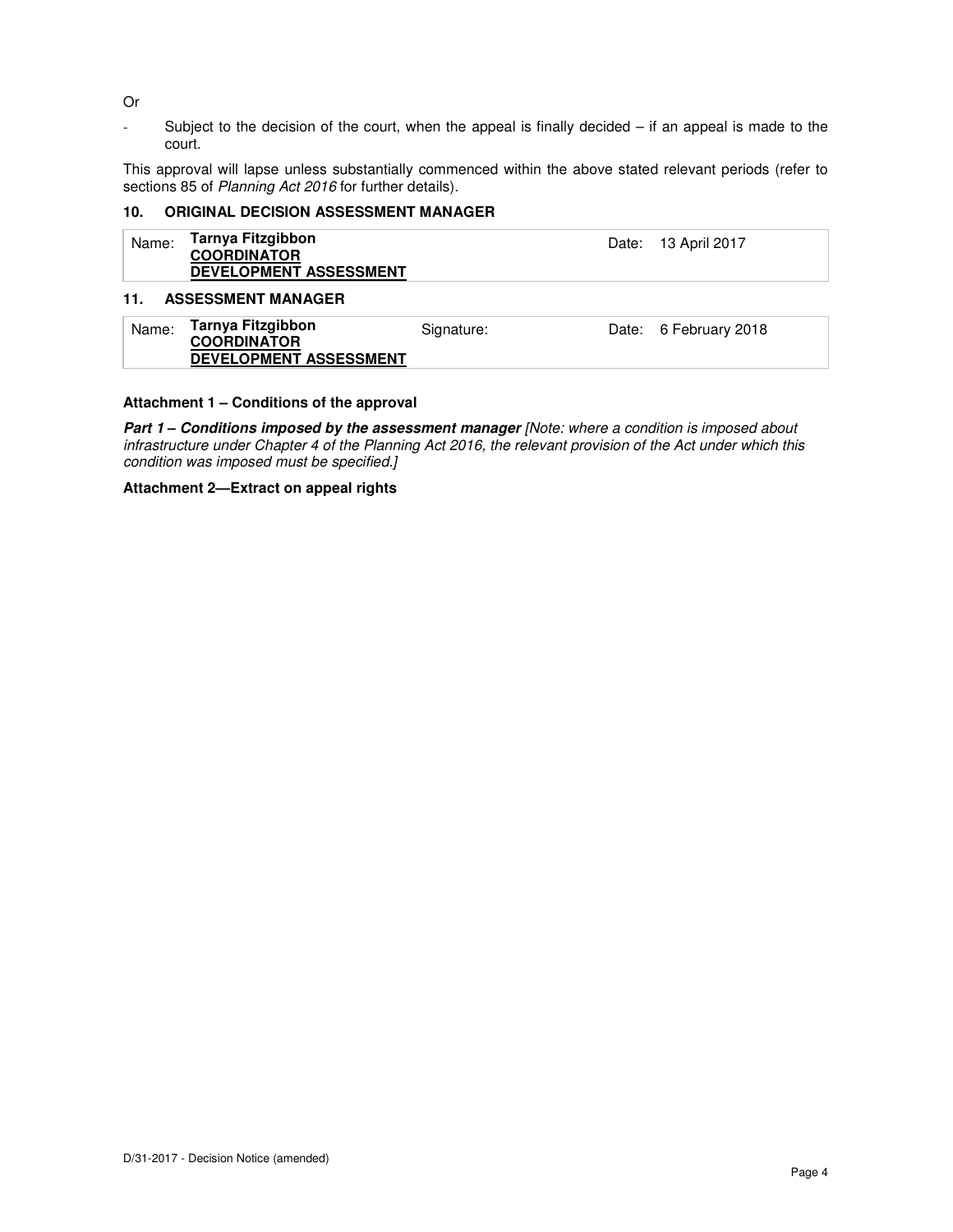

# **Attachment 1 – Part 1**

# **Rockhampton Regional Council Conditions**

PLANNING ACT 2016

# 1.0 ADMINISTRATION

- 1.1 The Developer and his employee, agent, contractor or invitee is responsible for ensuring compliance with the conditions of this development approval.
- 1.2 Where these Conditions refer to "Council" in relation to requiring Council to approve or to be satisfied as to any matter, or conferring on the Council a function, power or discretion, that role may be fulfilled in whole or in part by a delegate appointed for that purpose by the Council.
- 1.3 All conditions, works, or requirements of this development approval must be undertaken, completed, and be accompanied by a Compliance Certificate for any operational works required by this development approval:
	- 1.3.1 to Council's satisfaction;
	- 1.3.2 at no cost to Council; and
	- 1.3.3 prior to the issue of the Compliance Certificate for the Survey Plan,

unless otherwise stated.

- 1.4 Infrastructure requirements of this development approval must be contributed to the relevant authorities, where applicable, at no cost to Council, prior to the issue of the Compliance Certificate for the Survey Plan, unless otherwise stated.
- 1.5 The following further Development Permits must be obtained prior to the commencement of any works associated with their purposes:
	- 1.5.1 Operational Works:
		- (i) Road Works;
		- (ii) Sewerage Works;
		- (iii) Water Works;
		- (iv) Stormwater Works;
		- (v) Inter-allotment Drainage Works; and
		- (vi) Site Works,
- 1.6 All works must be designed, constructed and maintained in accordance with the relevant Council policies, guidelines and standards, unless otherwise stated.
- 1.7 All engineering drawings/specifications, design and construction works must be in accordance with the requirements of the relevant Australian Standards and must be approved, supervised and certified by a Registered Professional Engineer of Queensland.

#### 2.0 APPROVED PLANS AND DOCUMENTS

2.1 The approved development must be completed and maintained generally in accordance with the approved plans and documents, except where amended by any condition of this development approval: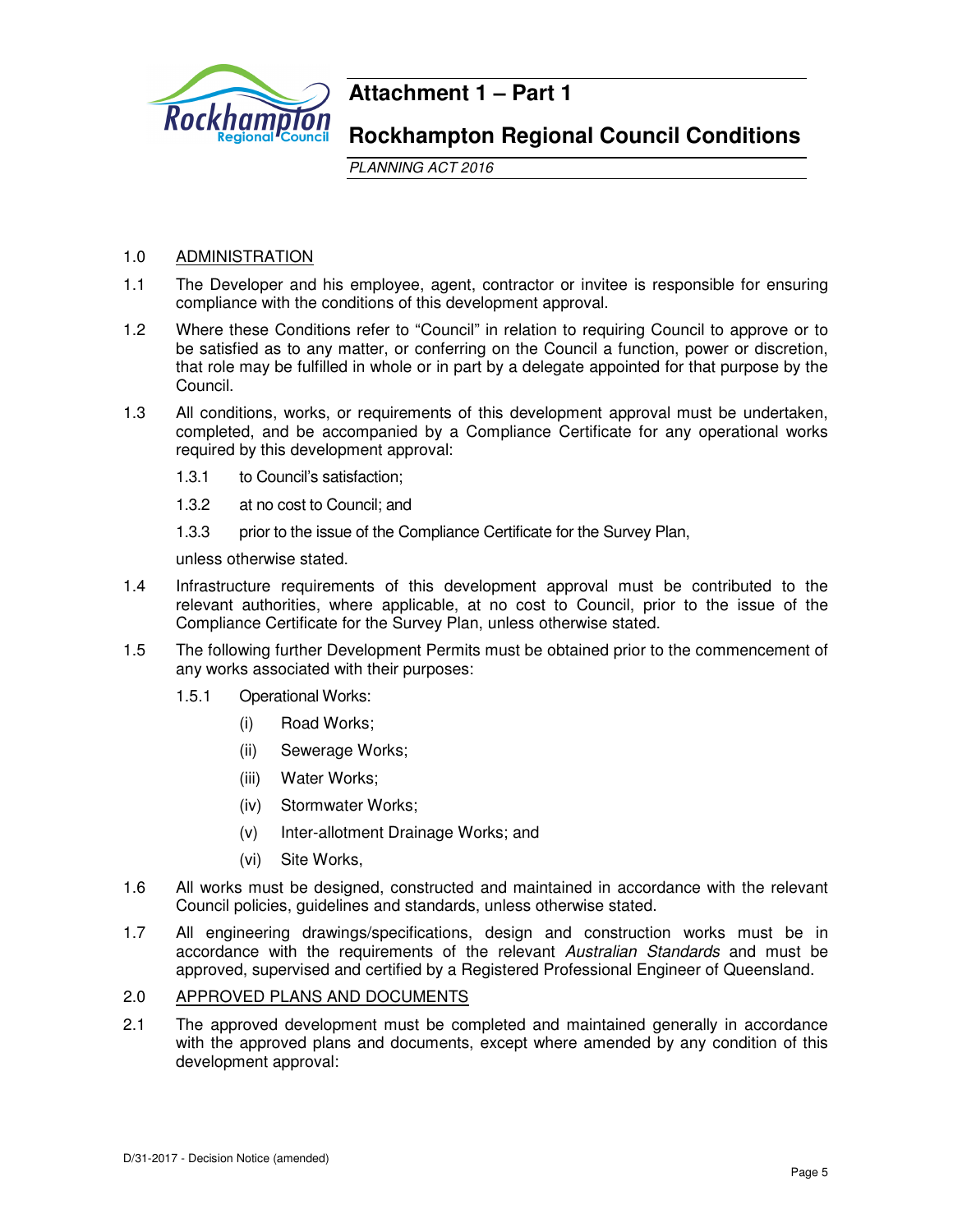| Plan/Document Name                             | Plan/Document Reference | Dated           |
|------------------------------------------------|-------------------------|-----------------|
| <b>Property Description</b>                    | 1098-ROL1 Rev 3         | 19 January 2018 |
| Proposal Plan                                  | 1098-ROL2 Rev 3         | 19 January 2018 |
| Preliminary Infrastructure<br>Details          | 1098-ROL3 Rev 3         | 19 January 2018 |
| Stormwater Management-<br><b>Water Quality</b> | 1098-ROL4 Rev 3         | 19 January 2018 |
| Staging Details and Pathway<br>Strategy        | 1098-ROL5 Rev 3         | 19 January 2018 |
| Concept Landscaping Plan                       | 1098-ROL6 Rev 3         | 19 January 2018 |
| <b>Building Setback Details</b>                | 1098-ROL7 Rev 3         | 19 January 2018 |
| <b>Planning and Engineering</b><br>Report      | Unnumbered              | 14 March 2017   |

- 2.2 Where there is any conflict between the conditions of this development approval and the details shown on the approved plans and documents, the conditions of this development approval must prevail.
- 2.3 Where conditions require the above plans or documents to be amended, the revised document(s) must be submitted for approval by Council prior to the submission of an application for a Development Permit for Operational Works.

# 3.0 STAGED DEVELOPMENT

- 3.1 This development approval is for a development to be undertaken in two (2) discrete stages, namely:
	- 3.1.1 Lot 96, Lot 172 to Lot 184 and Lot 191 (Stage 9A);
	- 3.1.2 Lot 202, 203 and Lots 207 to Lot 210 (Stage 9B); and

in accordance with the approved Staging Details plan (refer to condition 2.1).

Stage 2C must be completed prior to Stage 9A. All other stages are not required to be undertaken in any chronological order.

- 3.2 Unless otherwise expressly stated, the conditions must be read as being applicable to all stages.
- 4.0 ROAD WORKS
- 4.1 A Development Permit for Operational Works (road works) must be obtained prior to the commencement of any road works required by this development approval.
- 4.2 All road works must be designed and constructed in accordance with the approved plans (refer to condition 2.1), Capricorn Municipal Development Guidelines, and relevant Australian Standards and Austroads Guidelines and the provisions of a Development Permit for Operational Works (road works).
- 4.3 Any application for a Development Permit for Operational Works (road works) must demonstrate that all new roads and road reserves included in the application connect with existing constructed road(s) at the time of making the application.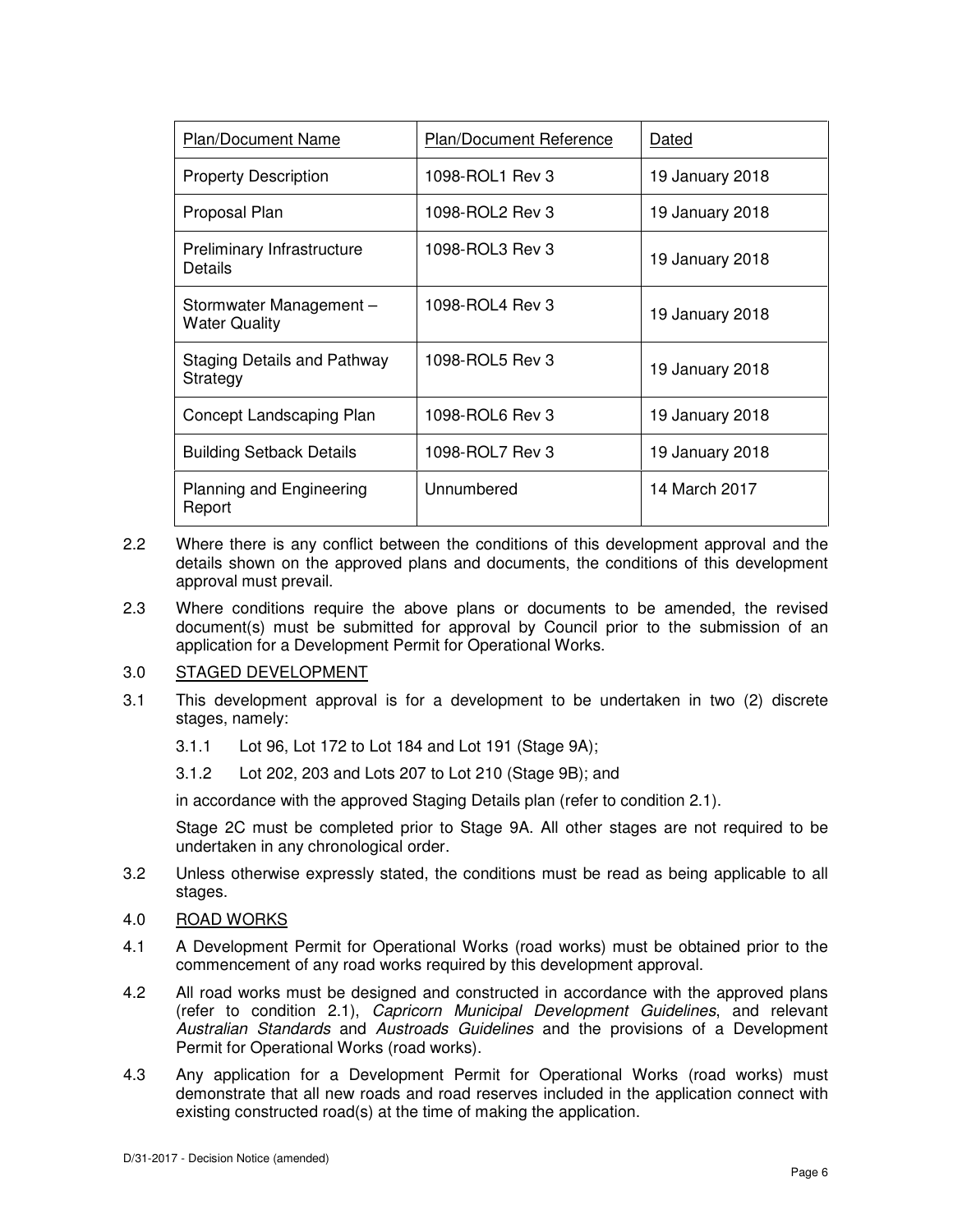- 4.4 Parkdale Terrace must be designed and constructed with a 7.5 metre wide seal in an eighteen (18) metre reserve, with kerb and channel, pedestrian pathways and drainage infrastructure.
- 4.5 Sandford Avenue must be designed and constructed with a 7.5 metre wide seal in a sixteen (16) metre reserve, with kerb and channel, and drainage infrastructure.
- 4.6 Wirraway Drive must be designed and constructed with a 7.5 metre wide seal in an eighteen (18) metre reserve, with kerb and channel, and drainage infrastructure.
- 4.7 All new roads shown on the approved plans (refer to condition 2.1), must comply with the requirements for road classification of "Access Street" or a "Minor Urban Collector" in accordance with the Capricorn Municipal Development Guidelines.
- 4.8 The design and construction of all terminating roads must include a temporary turning area, which complies with the relevant performance and technical criteria, and facilitates suitable turning movements for a refuse collection vehicle.
- 4.9 A concrete pathway, with a minimum width of 1.2 metres, must be constructed on the eastern side of Parkdale Terrace for the full frontage of the development site.
- 4.10 Dedicated pedestrian linkages through the proposed development linking Parkdale Terrace and Sandford Avenue must be provided in accordance with the approved plans (refer to condition 2.1).
- 4.11 All pathways and access ramps must be designed and constructed in accordance with Australian Standard AS1428 "Design for access and mobility". All pathways located within a road reserve or Public Use Land must be provided with public space lighting in accordance with Australian Standard AS1158 "Lighting for roads and public spaces".
- 4.12 All pathways must incorporate kerb ramps at all road crossing points.
- 4.13 Traffic signs and pavement markings must be provided in accordance with the Manual of Uniform Traffic Control Devices – Queensland. Where necessary, existing traffic signs and pavement markings must be modified in accordance with the Manual of Uniform Traffic Control Devices – Queensland.

#### 5.0 SEWERAGE WORKS

- 5.1 A Development Permit for Operational Works (sewerage works) must be obtained prior to the commencement of any sewerage works required by this development approval.
- 5.2 All sewerage works must be designed and constructed in accordance with the approved plans (refer to condition 2.1), Capricorn Municipal Development Guidelines, Water Supply (Safety and Reliability) Act 2008, Plumbing and Drainage Act 2002 and the provisions of a Development Permit for Operational Works (sewerage works).
- 5.3 All lots within the development must be connected to Council's reticulated sewerage network. Each lot must be provided with its own separate sewerage connection point, located wholly within its respective property boundary.
- 5.4 Sewerage infrastructure must be provided to the upstream development boundary for connectivity.
- 5.5 Any proposed sewerage access chambers located within a park or reserve, or below a ten per cent (10%) Annual exceedance probability level must be provided with bolt down lids.
- 5.6 Easements must be provided over all sewerage infrastructure located within private property. The easement location(s) and width(s) must be in accordance with the requirements of the Capricorn Municipal Development Guidelines.
- 5.7 Large trees must not be planted within one (1) metre of the centreline of any sewerage infrastructure; small shrubs and groundcover are acceptable.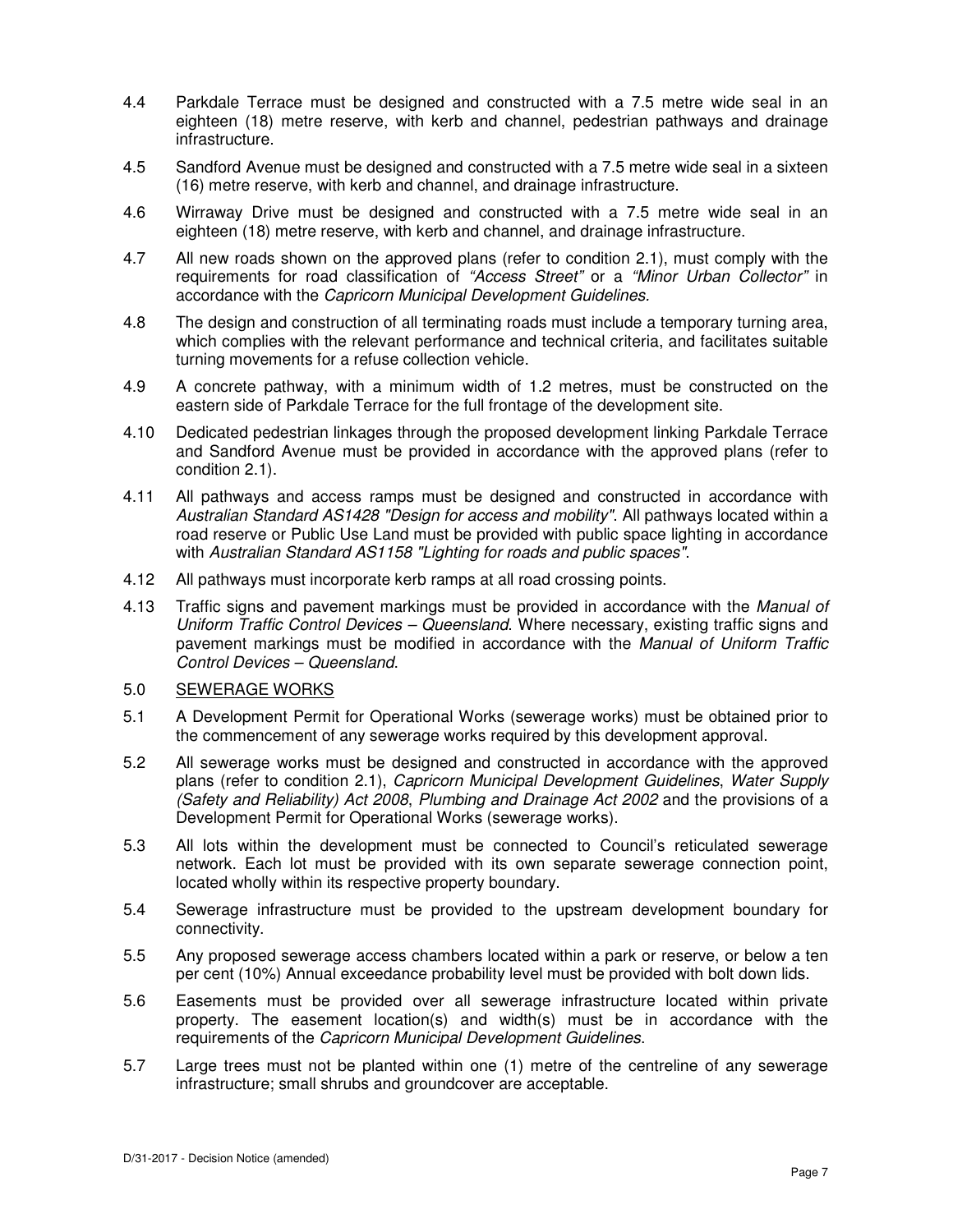# 6.0 WATER WORKS

- 6.1 A Development Permit for Operational Works (water works) must be obtained prior to the commencement of any water works required by this development approval.
- 6.2 All water works must be designed and constructed in accordance with the approved plans (refer to condition 2.1), Capricorn Municipal Development Guidelines, Water Supply (Safety and Reliability) Act 2008, Plumbing and Drainage Act 2002 and the provisions of a Development Permit for Operational Works (water works).
- 6.3 All lots within the development must be connected to Council's reticulated water network.
- 6.4 Water infrastructure must be provided to the development boundaries for connectivity.
- 6.5 Easements must be provided over all water infrastructure located within private property. The easement location(s) and width(s) must be in accordance with the requirements of the Capricorn Municipal Development Guidelines.
- 6.6 All proposed reticulated water network mains must be interconnected to eliminate dead ends. Looped mains are permitted in cul-de-sac.

# 7.0 STORMWATER WORKS

- 7.1 A Development Permit for Operational Works (stormwater works) must be obtained prior to the commencement of any stormwater works required by this development approval.
- 7.2 All stormwater drainage works must be designed and constructed in accordance with the approved plans (refer to condition 2.1), Queensland Urban Drainage Manual, Capricorn Municipal Development Guidelines, sound engineering practice and the provisions of a Development Permit for Operational Works (stormwater works).
- 7.3 All stormwater must drain to a demonstrated lawful point of discharge and must not adversely affect surrounding land or infrastructure in comparison to the pre-development conditions, including but not limited to blocking, altering or diverting existing stormwater runoff patterns or having the potential to cause damage to other infrastructure.
- 7.4 Each allotment must be designed so as to be flood free in a one per cent (1%) Annual exceedance probability defined flood event.
- 7.5 Easements must be provided over any other land required to accommodate the flows associated with the subject development.
- 7.6 Easements must be provided over all land assessed to be within a one per cent (1%) Annual exceedance probability defined flood event, inundation area.
- 8.0 INTER-ALLOTMENT DRAINAGE WORKS
- 8.1 A Development Permit for Operational Works (inter-allotment drainage works) must be obtained prior to the commencement of any drainage works required by this development approval.
- 8.2 All inter-allotment drainage works must be designed and constructed in accordance with the approved plans (refer to condition 2.1), Queensland Urban Drainage Manual, Capricorn Municipal Development Guidelines, sound engineering practice and the provisions of a Development Permit for Operational Works (inter-allotment drainage works).
- 8.3 Inter-allotment drainage, must be designed and constructed in accordance with the Queensland Urban Drainage Manual and must be provided to any lot where it cannot be satisfactorily demonstrated that roof and allotment runoff associated with development on that lot, could not reasonably be directed to the frontage kerb and channel or alternative lawful point of discharge.
- 8.4 Inter-allotment drainage systems and overland flow paths must be wholly contained within a Council easement, and be in accordance with the minimum widths prescribed in the Capricorn Municipal Design Guidelines. Easement documents must accompany the Survey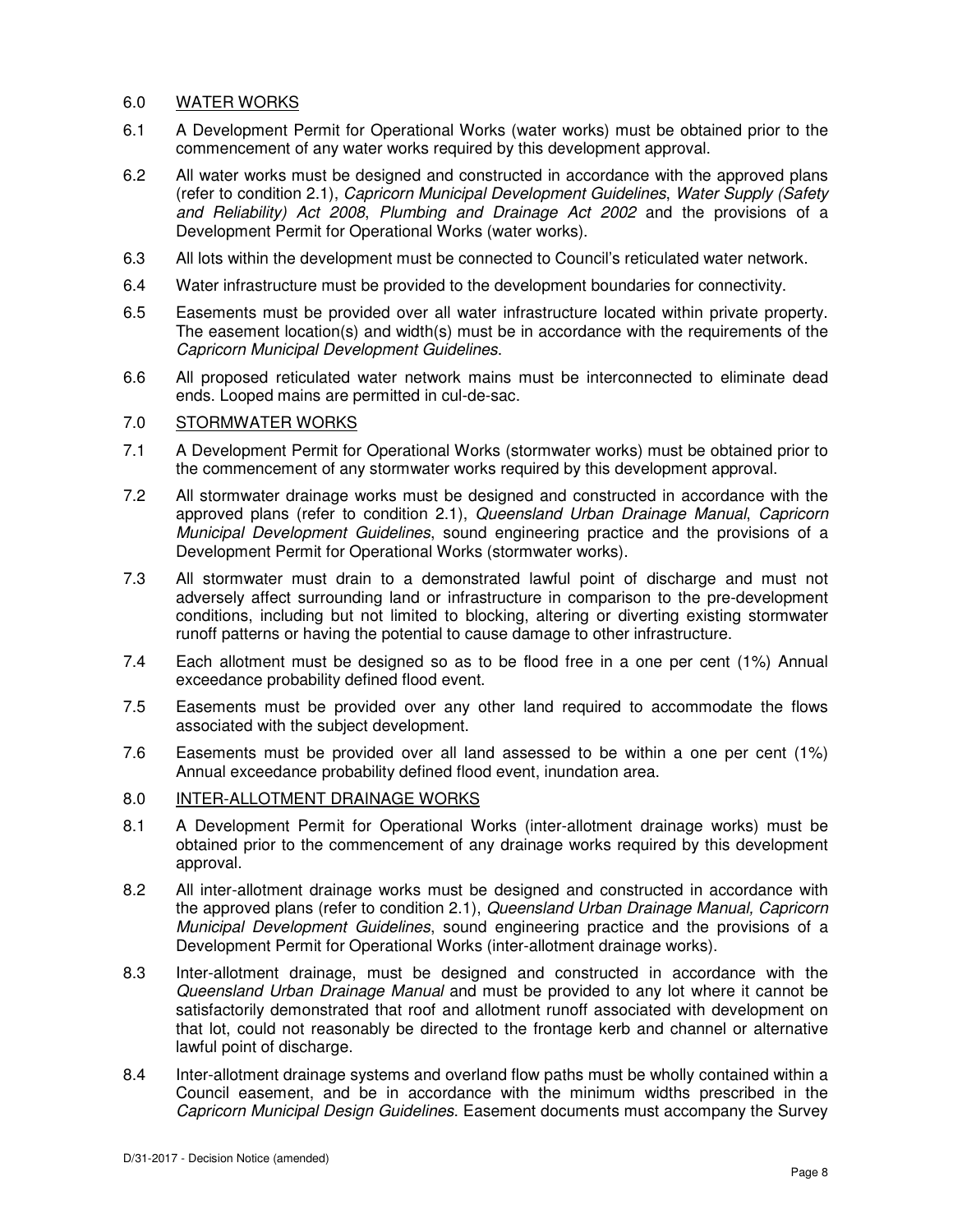Plan for endorsement by Council, prior to the issue of the Compliance Certificate for the Survey Plan.

- 9.0 SITE WORKS
- 9.1 A Development Permit for Operational Works (site works) must be obtained prior to the commencement of any site works on the development site.
- 9.2 Any application for a Development Permit for Operational Works (site works) must be accompanied by an earthworks plan that clearly identifies the following:
	- 9.2.1 the location of cut and/or fill;
	- 9.2.2 the type of fill to be used and the manner in which it is to be compacted;
	- 9.2.3 the quantum of fill to be deposited or removed and finished cut and/or fill levels;
	- 9.2.4 details of any proposed access routes that are intended to be used to transport fill to or from the development site; and
	- 9.2.5 the maintenance of access roads to and from the development site so that they are free of all cut and/or fill material and cleaned as necessary.
- 9.3 All earthworks must be undertaken in accordance with Australian Standard AS3798 "Guidelines on earthworks for commercial and residential developments".
- 9.4 Site works must be constructed such that they do not, at any time, in any way restrict, impair or change the natural flow of runoff water, or cause a nuisance or worsening to surrounding land or infrastructure.
- 9.5 Vegetation must not be cleared unless and until written approval has been provided by Council. A Development Permit for Operational Works constitutes written approval, only for the purposes of clearing vegetation directly pertinent to the operational works that are the subject of the Development Permit.
- 9.6 Details of vegetation proposed to be cleared must be provided as part of the Environmental Management Plan.
- 9.7 Any vegetation cleared or removed must be:
	- (i) mulched on-site and utilised on-site for landscaping purposes to Council's satisfaction, or in accordance with the approved landscaping plan; or
	- (ii) removed for disposal at a location approved by Council,

within sixty (60) days of clearing. Any vegetation removed must not be burnt.

- 9.8 All site works must be undertaken to ensure that there is:
	- 9.8.1 no increase in upstream or downstream flood levels for all levels of immunity up to a one per cent (1%) Annual exceedance probability defined flood event;
	- 9.8.2 no increase in velocity profiles, for which no remedy exists to prevent erosion and/or scouring. In the event that modelling shows non-compliance with the above, works must be undertaken within the system to satisfy the above criteria for development; and
	- 9.8.3 a lawful point of discharge to which the approved works drain during the construction phase.

Easements will be required over any other land to accommodate the flows.

- 10.0 ELECTRICITY
- 10.1 Underground electricity services must be provided to each lot in accordance with the approved Operational Works Plans and the standards and requirements of the relevant service provider.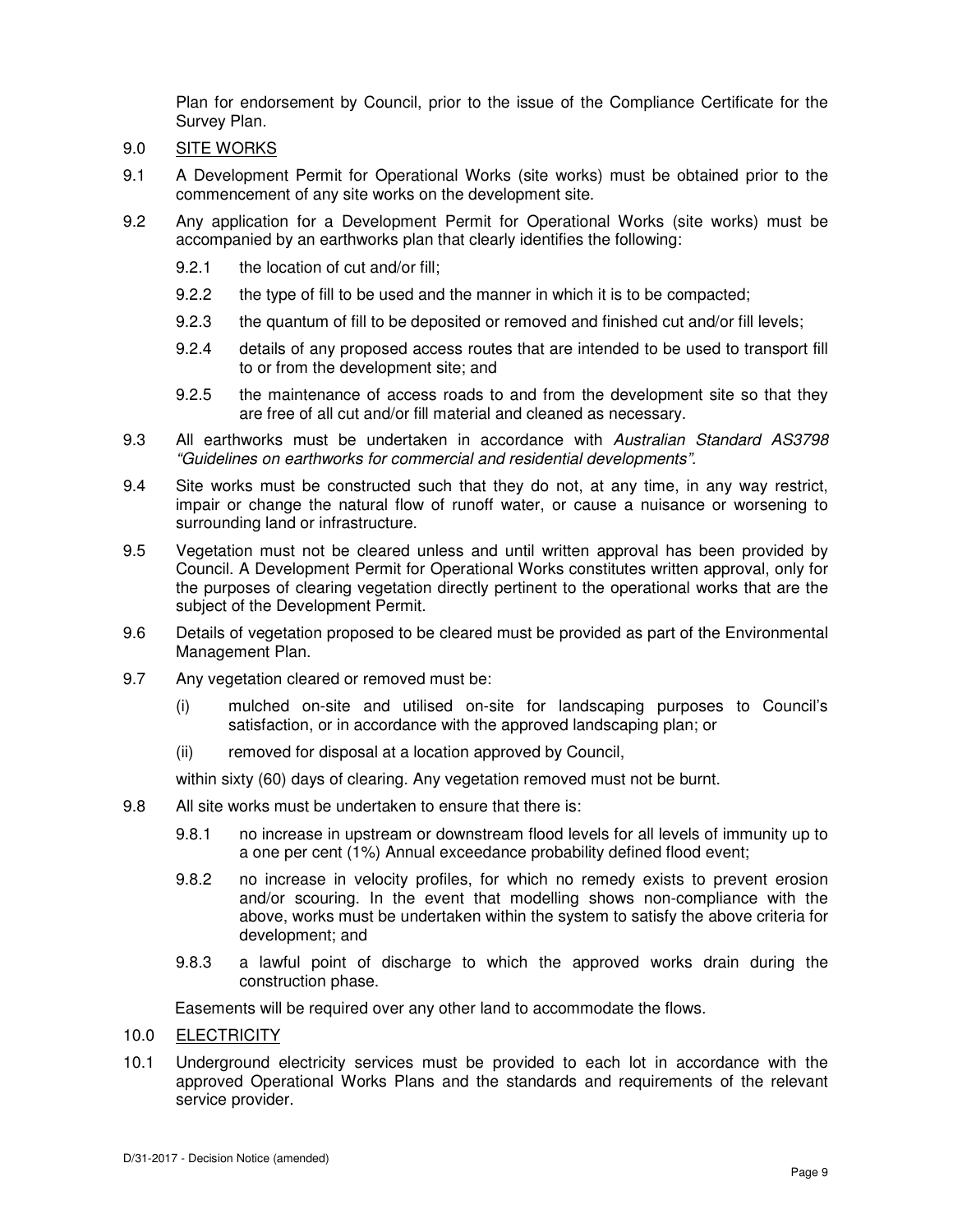10.2 Evidence of acceptance of the works from the relevant service provider must be provided to Council, prior to the issue of the Compliance Certificate for the Survey Plan.

### 11.0 TELECOMMUNICATIONS

- 11.1 Underground telecommunications services must be provided to each lot in accordance with the approved Operational Works Plans and the standards and requirements of the relevant service provider. Unless otherwise stipulated by telecommunications legislation at the time of installation, this includes all necessary pits and pipes, and conduits that provide a connection to the telecommunications network.
- 11.2 Evidence of acceptance of the works from the relevant service provider must be provided to Council, prior to the issue of the Compliance Certificate for the Survey Plan.

### 12.0 ASSET MANAGEMENT

- 12.1 Any alteration necessary to electricity, telephone, water mains, sewerage mains, and/or public utility installations resulting from the development or in connection with the development, must be undertaken and completed at no cost to Council.
- 12.2 Any damage to existing stormwater, water supply and sewerage infrastructure, kerb and channel, pathway or roadway (including removal of concrete slurry from public land and Council infrastructure), that occurs while any works are being carried out in association with this development approval must be repaired at full cost to the developer. This includes the reinstatement of any existing traffic signs or pavement markings that may have been removed or damaged.
- 12.3 'As Constructed' information pertaining to assets to be handed over to Council and those which may have an impact on Council's existing and future assets must be provided prior to the issue of the Compliance Certificate for the Survey Plan. This information must be provided in accordance with the Asset Design and As Constructed Manual (ADAC).

# 13.0 ENVIRONMENTAL

- 13.1 Any application for a Development Permit for Operational Works must be accompanied by an Erosion and Sediment Control Plan that addresses, but is not limited to, the following:
	- (i) objectives;
	- (ii) site location and topography
	- (iii) vegetation;
	- (iv) site drainage;
	- (v) soils;
	- (vi) erosion susceptibility;
	- (vii) erosion risk;
	- (viii) concept;
	- (ix) design; and
	- (x) implementation,

for the construction and post-construction phases of work.

13.2 The Erosion Control and Stormwater Control Management Plan prepared by a Registered Professional Engineer of Queensland in accordance with the Capricorn Municipal Design Guidelines, must be implemented, monitored and maintained for the duration of the works, and until all exposed soil areas are permanently stabilised (for example, turfed, hydromulched, concreted, landscaped). The plan must be available on-site for inspection by Council Officers whilst all works are being carried out.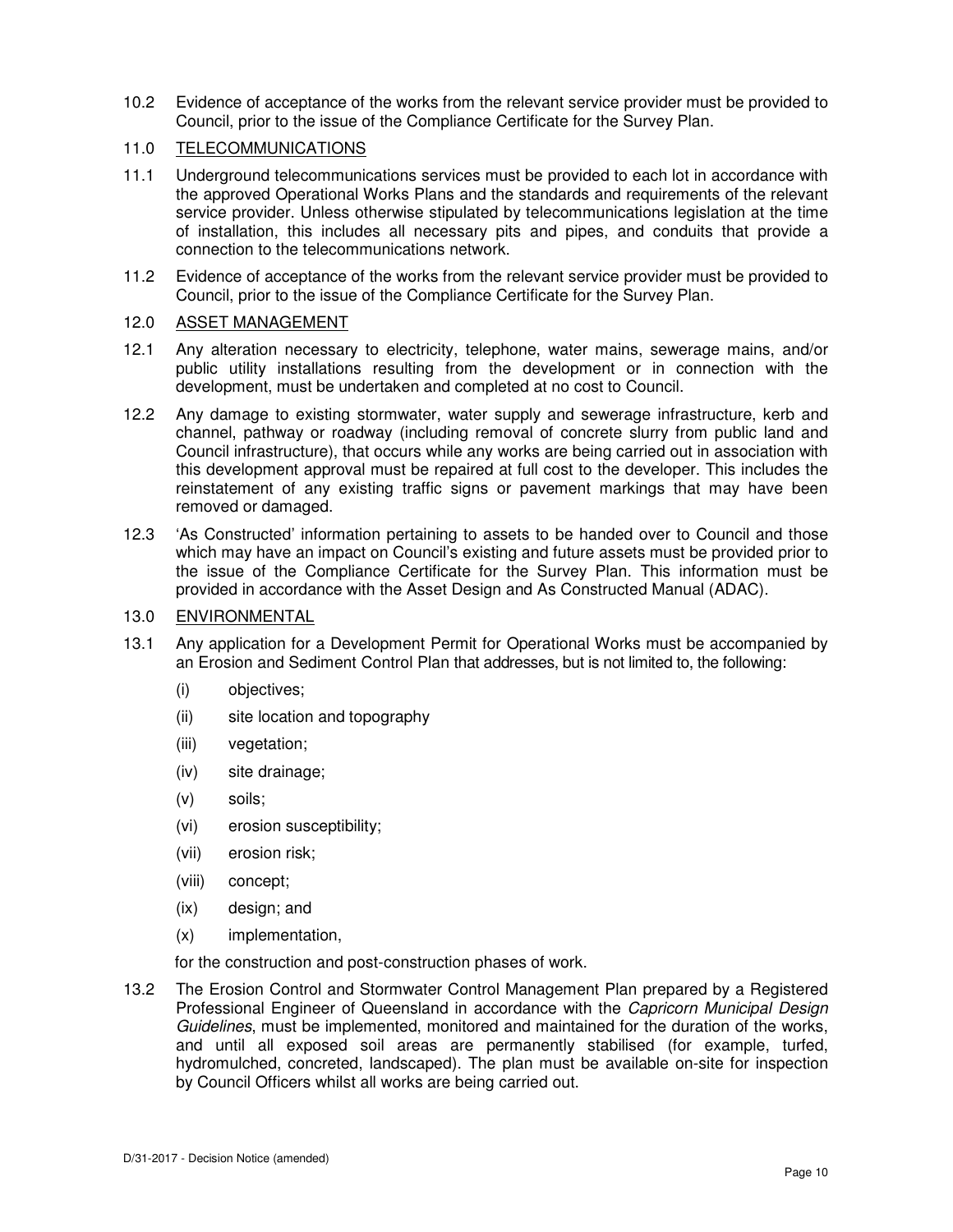# 14.0 OPERATING PROCEDURES

14.1 All construction materials, waste, waste skips, machinery and contractors' vehicles must be located and stored or parked within the development site. Storage of materials, or parking of construction machinery or contractors' vehicles must not occur within Parkdale Terrace, Sandford Avenue or Wirraway Drive.

### ADVISORY NOTES

#### NOTE 1. Aboriginal Cultural Heritage

It is advised that under section 23 of the Aboriginal Cultural Heritage Act 2003, a person who carries out an activity must take all reasonable and practicable measures to ensure the activity does not harm Aboriginal cultural heritage (the "cultural heritage duty of care"). Maximum penalties for breaching the duty of care are listed in the Aboriginal cultural heritage legislation. The information on Aboriginal cultural heritage is available on the Department of Aboriginal and Torres Strait Islander and Partnerships website www.datsip.qld.gov.au.

#### NOTE 2. General Environmental Duty

General environmental duty under the *Environmental Protection Act 1994* prohibits unlawful environmental nuisance caused by noise, aerosols, particles, dust, ash, fumes, light, odour or smoke beyond the boundaries of the development site during all stages of the development including earthworks, construction and operation.

# NOTE 3. General Safety Of Public During Construction

The Work Health and Safety Act 2011 and Manual of Uniform Traffic Control Devices must be complied with in carrying out any construction works, and to ensure safe traffic control and safe public access in respect of works being constructed on a road.

# NOTE 4. Infrastructure Charges Notice

This application is subject to infrastructure charges in accordance with Council.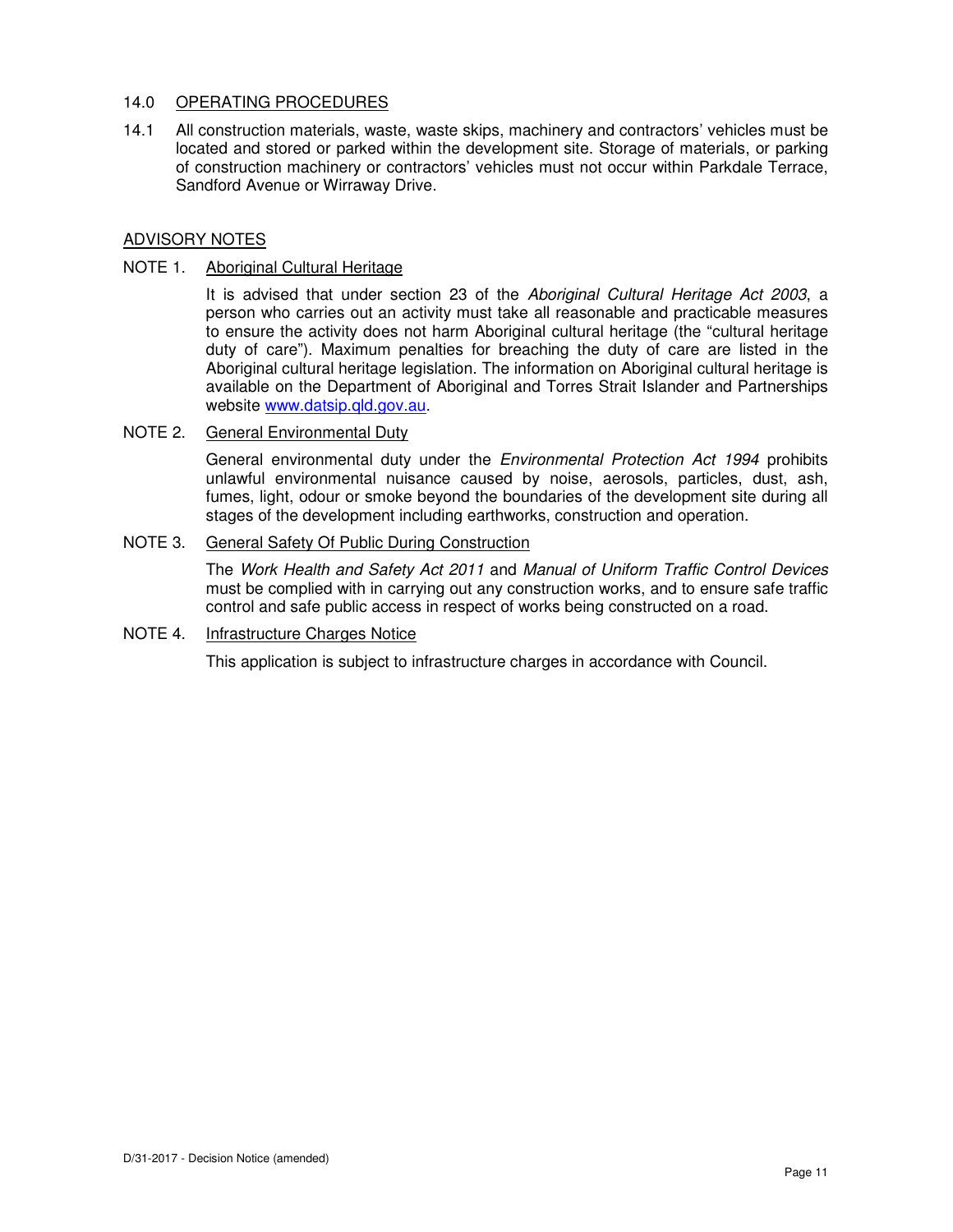

# **Attachment 2 - Appeal Rights**

PLANNING ACT 2016

The following is an extract from the Planning Act 2016 (Chapter 6)

#### **Appeal rights**

#### **229 Appeals to tribunal or P&E Court**

- (1) Schedule 1 states—
	- (a) matters that may be appealed to— (i) either a tribunal or the P&E Court; or (ii) only a tribunal; or (iii) only the P&E Court; and
	- (b) the person—
		- (i) who may appeal a matter (the **appellant**); and (ii) who is a respondent in an appeal of the matter; and (iii) who is a co-respondent in an appeal of the matter; and
		- (iv) who may elect to be a co-respondent in an appeal of the matter.
- (2) An appellant may start an appeal within the appeal period.
- (3) The **appeal period** is—
	- (a) for an appeal by a building advisory agency—10 business days after a decision notice for the decision is given to the agency or
	- (b) for an appeal against a deemed refusal—at any time after the deemed refusal happens; or
	- (c) for an appeal against a decision of the Minister, under chapter 7, part 4, to register premises or to renew the registration of premises—20 business days after a notice is published under section 269(3)(a) or (4); or
	- (d) for an appeal against an infrastructure charges notice— 20 business days after the infrastructure charges notice is given to the person; or
	- (e) for an appeal about a deemed approval of a development application for which a decision notice has not been given—30 business days after the applicant gives the deemed approval notice to the assessment manager; or
	- (f) for any other appeal—20 business days after a notice of the decision for the matter, including an enforcement notice, is given to the person.
	- Note—

See the P&E Court Act for the court's power to extend the appeal period.

- (4) Each respondent and co-respondent for an appeal may be heard in the appeal.
- (5) If an appeal is only about a referral agency's response, the assessment manager may apply to the tribunal or P&E Court to withdraw from the appeal.
- (6) To remove any doubt, it is declared that an appeal against an infrastructure charges notice must not be about—
	- (a) the adopted charge itself; or
	- (b) for a decision about an offset or refund—
		- (i) the establishment cost of trunk infrastructure identified in a LGIP; or
	- (ii) the cost of infrastructure decided using the method included in the local government's charges resolution.

#### **230 Notice of appeal**

- (1) An appellant starts an appeal by lodging, with the registrar of the tribunal or P&E Court, a notice of appeal that— (a) is in the approved form; and
	- (b) succinctly states the grounds of the appeal.
- (2) The notice of appeal must be accompanied by the required fee.
- (3) The appellant or, for an appeal to a tribunal, the registrar must, within the service period, give a copy of the notice of appeal to-
	- (a) the respondent for the appeal; and
	- (b) each co-respondent for the appeal; and
- (c) for an appeal about a development application under schedule 1, table 1, item 1—each principal submitter for the development application; and
- (d) for an appeal about a change application under schedule 1, table 1, item 2—each principal submitter for the change application; and
- (e) each person who may elect to become a co-respondent for the appeal, other than an eligible submitter who is not a principal submitter in an appeal under paragraph (c) or (d); and
- (f) for an appeal to the P&E Court—the chief executive; and
- (g) for an appeal to a tribunal under another Act—any other
- person who the registrar considers appropriate.

#### (4) The **service period** is—

- (a) if a submitter or advice agency started the appeal in the P&E Court-2 business days after the appeal is started; or
- (b) otherwise—10 business days after the appeal is started.
- (5) A notice of appeal given to a person who may elect to be a co-respondent must state the effect of subsection
- (6) A person elects to be a co-respondent by filing a notice of election, in the approved form, within 10 business days after the notice of appeal is given to the person*.*

#### **231 Other appeals**

- (1) Subject to this chapter, schedule 1 and the P&E Court Act, unless the Supreme Court decides a decision or other matter under this Act is affected by jurisdictional error, the decision or matter is non-appealable.
- (2) The Judicial Review Act 1991, part 5 applies to the decision or matter to the extent it is affected by jurisdictional error.
- (3) A person who, but for subsection (1) could have made an application under the Judicial Review Act 1991 in relation to the decision or matter, may apply under part 4 of that Act for a statement of reasons in relation to the decision or matter.
- (4) In this section— **decision** includes—
	- (a) conduct engaged in for the purpose of making a decision; and
	- (b) other conduct that relates to the making of a decision; and
	- (c) the making of a decision or the failure to make a decision; and
	- (d) a purported decision; and
	- (e) a deemed refusal.
- **non-appealable**, for a decision or matter, means the decision or matter—
	- (a) is final and conclusive; and
	- (b) may not be challenged, appealed against, reviewed, quashed, set aside or called into question in any other way under the Judicial Review Act 1991 or otherwise, whether by the Supreme Court, another court, a tribunal or another entity; and
	- (c) is not subject to any declaratory, injunctive or other order of the Supreme Court, another court, a tribunal or another entity on any ground.

#### **232 Rules of the P&E Court**

- (1) A person who is appealing to the P&E Court must comply with the rules of the court that apply to the appeal.
- (2) However, the P&E Court may hear and decide an appeal even if the person has not complied with rules of the P&E Court.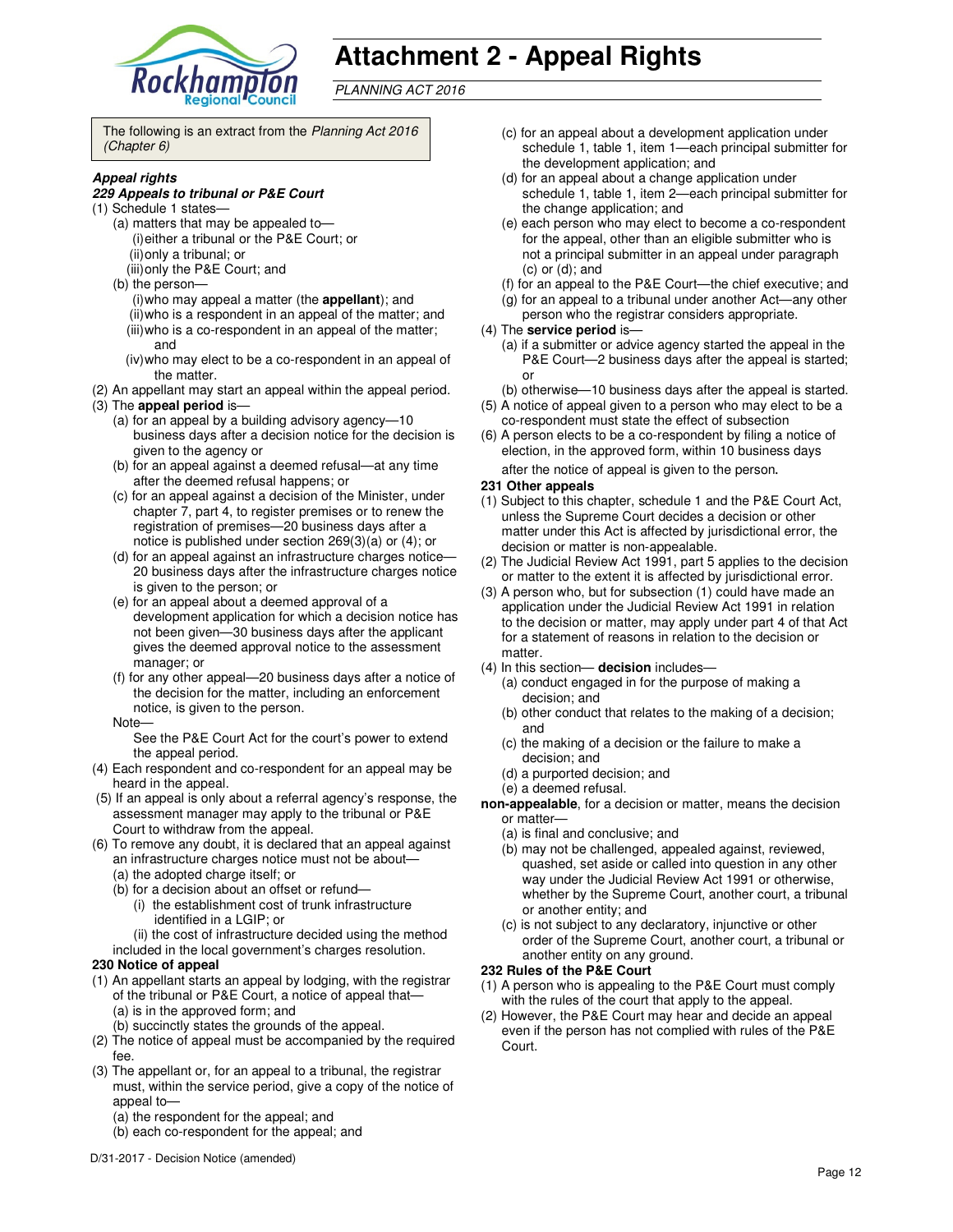

# **Appeal Rights**

PLANNING ACT 2016

# **Schedule 1**

#### **Appeals section 229 1 Appeal rights and parties to appeals**

- (1) Table 1 states the matters that may be appealed to—(a) the P&E court; or (b) a tribunal.
- (2) However, table 1 applies to a tribunal only if the matter involves—
	- (a) the refusal, or deemed refusal of a development application, for—
	- (i) a material change of use for a classified building; or
	- (ii) operational work associated with building work, a retaining wall, or a tennis court; or (b) a provision of a development approval for—
	- (i) a material change of use for a classified building; or
- (ii) operational work associated with building work, a retaining wall, or a tennis court; or
	- (c) if a development permit was applied for—the decision to give a preliminary approval for—
		- (i) a material change of use for a classified building; or
		- (ii) operational work associated with building work, a retaining wall, or a tennis court; or
	- (d) a development condition if—
		- (i) the development approval is only for a material change of use that involves the use of a building classified under the Building Code as a class 2 building; and
		- (ii) the building is, or is proposed to be, not more than 3 storeys; and
		- (iii) the proposed development is for not more than 60 sole-occupancy units; or
	- (e) a decision for, or a deemed refusal of, an extension application for a development approval that is only for a material change of use of a classified building; or
	- (f) a decision for, or a deemed refusal of, a change application for a development approval that is only for a material change of use of a classified building; or
	- (g) a matter under this Act, to the extent the matter relates to—
		- (i) the Building Act, other than a matter under that Act that may or must be decided by the Queensland Building and Construction Commission; or
		- (ii) the Plumbing and Drainage Act, part 4 or 5; or
	- (h) a decision to give an enforcement notice in relation to a matter under paragraphs (a) to (g); or
	- (i) a decision to give an infrastructure charges notice; or
	- (j) the refusal, or deemed refusal, of a conversion application; or
	- (k) a matter that, under another Act, may be appealed to the tribunal; or
	- (l) a matter prescribed by regulation.
- (3) Also, table 1 does not apply to a tribunal if the matter
- involves—
	- (a) for a matter in subsection  $(2)(a)$  to  $(d)$ 
		- (i) a development approval for which the development application required impact assessment; and
		- (ii) a development approval in relation to which the assessment manager received a properly made submission for the development application; or
	- (b) a provision of a development approval about the identification or inclusion, under a variation approval, of a matter for the development.
- (4) Table 2 states the matters that may be appealed only to the P&E Court.
- (5) Table 3 states the matters that may be appealed only to the tribunal.
- (6) In each table—
	- (a) column 1 states the appellant in the appeal; and
	- (b) column 2 states the respondent in the appeal; and
	- (c) column 3 states the co-respondent (if any) in the appeal; and
	- (d) column 4 states the co-respondents by election (if any) in the appeal.
- (7) If the chief executive receives a notice of appeal under section 230(3)(f), the chief executive may elect to be a corespondent in the appeal.

| Table 1<br>Appeals to the P&E Court and, for certain matters, to a tribunal                                                                                                                                                                                                                                                                    |                           |                                                              |                                                                                   |  |
|------------------------------------------------------------------------------------------------------------------------------------------------------------------------------------------------------------------------------------------------------------------------------------------------------------------------------------------------|---------------------------|--------------------------------------------------------------|-----------------------------------------------------------------------------------|--|
| 1. Development applications<br>An appeal may be made against-<br>(a) the refusal of all or part of the development application; or<br>(b) the deemed refusal of the development application; or<br>(c) a provision of the development approval; or<br>(d) if a development permit was applied for-the decision to give a preliminary approval. |                           |                                                              |                                                                                   |  |
| Column 1                                                                                                                                                                                                                                                                                                                                       | Column 2                  | Column 3                                                     | Column 4                                                                          |  |
| Appellant                                                                                                                                                                                                                                                                                                                                      | Respondent                | Co-respondent<br>$($ if any $)$                              | Co-respondent by election<br>(i f any)                                            |  |
| The applicant                                                                                                                                                                                                                                                                                                                                  | The assessment<br>manager | If the appeal is about<br>a concurrence<br>agency's referral | 1 A concurrence agency that is<br>not a co-respondent<br>2 If a chosen Assessment |  |

response—the

manager is the respondent-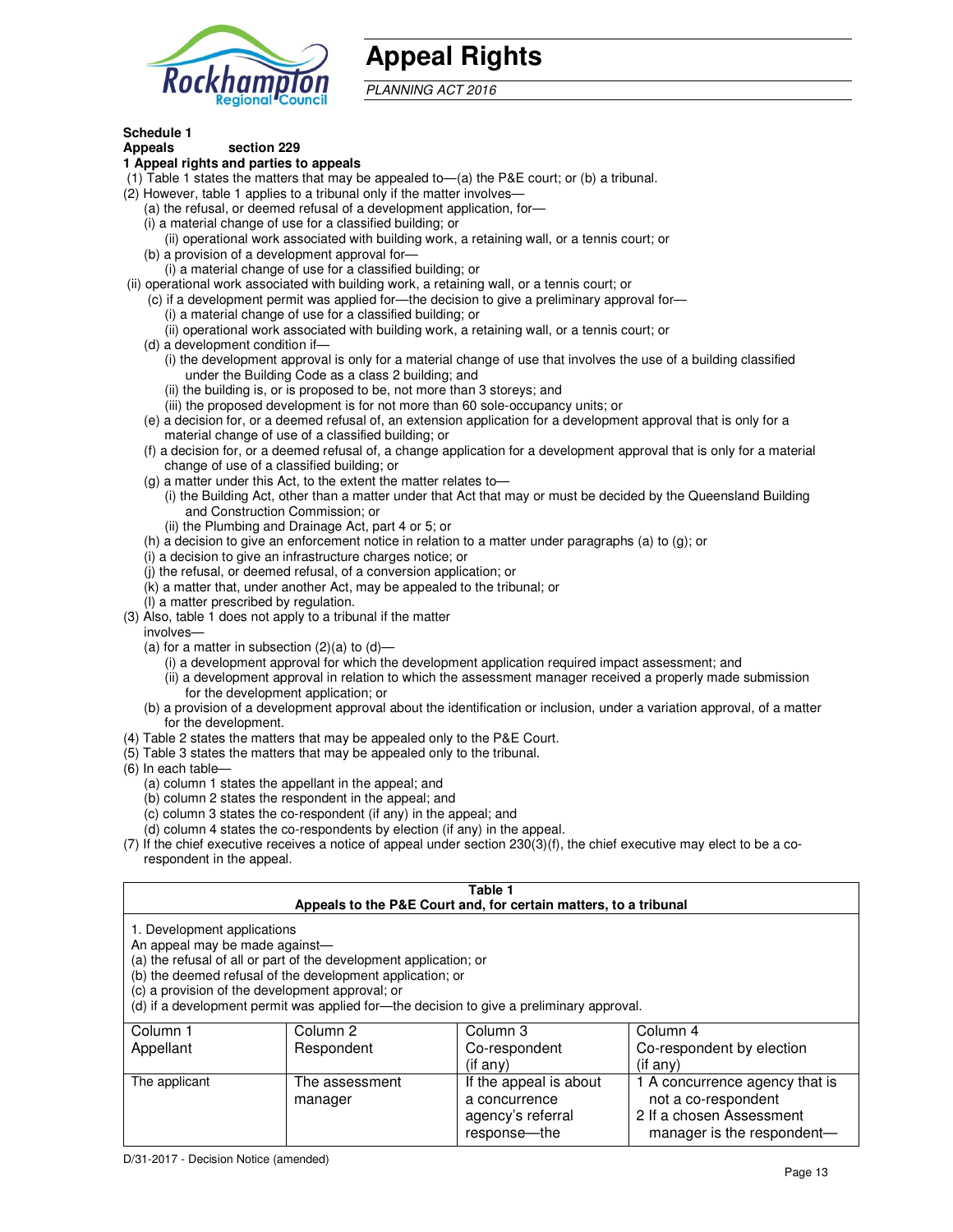| Table 1<br>Appeals to the P&E Court and, for certain matters, to a tribunal                                                                                                                                                                                                                                                                                                                                                                                                                                                                                                                                                                                                                                                                                                                                                                                                                                                                            |                                   |                                                                 |                                                                                                                                                                                                                                                                                                                                                 |  |
|--------------------------------------------------------------------------------------------------------------------------------------------------------------------------------------------------------------------------------------------------------------------------------------------------------------------------------------------------------------------------------------------------------------------------------------------------------------------------------------------------------------------------------------------------------------------------------------------------------------------------------------------------------------------------------------------------------------------------------------------------------------------------------------------------------------------------------------------------------------------------------------------------------------------------------------------------------|-----------------------------------|-----------------------------------------------------------------|-------------------------------------------------------------------------------------------------------------------------------------------------------------------------------------------------------------------------------------------------------------------------------------------------------------------------------------------------|--|
|                                                                                                                                                                                                                                                                                                                                                                                                                                                                                                                                                                                                                                                                                                                                                                                                                                                                                                                                                        |                                   | concurrence agency                                              | the prescribed assessment<br>manager<br>3 Any eligible advice agency for<br>the application<br>4 Any eligible submitter for the<br>application                                                                                                                                                                                                  |  |
| 2. Change applications<br>An appeal may be made against-<br>(b) a deemed refusal of a change application.                                                                                                                                                                                                                                                                                                                                                                                                                                                                                                                                                                                                                                                                                                                                                                                                                                              |                                   |                                                                 | (a) a responsible entity's decision for a change application, other than a decision made by the P&E court; or                                                                                                                                                                                                                                   |  |
| Column 1<br>Appellant                                                                                                                                                                                                                                                                                                                                                                                                                                                                                                                                                                                                                                                                                                                                                                                                                                                                                                                                  | Column <sub>2</sub><br>Respondent | Column 3<br>Co-respondent<br>(if any)                           | Column 4<br>Co-respondent by election<br>(if any)                                                                                                                                                                                                                                                                                               |  |
| 1 The applicant<br>2 If the responsible<br>entity is the<br>assessment<br>manager-an<br>affected entity that<br>gave a pre-request<br>notice or response<br>notice                                                                                                                                                                                                                                                                                                                                                                                                                                                                                                                                                                                                                                                                                                                                                                                     | The responsible<br>entity         | If an affected entity<br>starts the appeal-the<br>applicant     | 1 A concurrence agency for the<br>development application<br>2 If a chosen assessment<br>manager is the respondent-<br>the prescribed assessment<br>manager<br>3 A private certifier for the<br>development application<br>4 Any eligible advice agency for<br>the change application<br>5 Any eligible submitter for the<br>change application |  |
| 3. Extension applications<br>An appeal may be made against-<br>(a) the assessment manager's decision about an extension application; or<br>(b) a deemed refusal of an extension application.                                                                                                                                                                                                                                                                                                                                                                                                                                                                                                                                                                                                                                                                                                                                                           |                                   |                                                                 |                                                                                                                                                                                                                                                                                                                                                 |  |
| Column 1<br>Appellant                                                                                                                                                                                                                                                                                                                                                                                                                                                                                                                                                                                                                                                                                                                                                                                                                                                                                                                                  | Column <sub>2</sub><br>Respondent | Column 3<br>Co-respondent<br>(if any)                           | Column 4<br>Co-respondent by election<br>(if any)                                                                                                                                                                                                                                                                                               |  |
| 1 The applicant<br>1<br>For a matter other<br>2.<br>than a deemed<br>refusal of an<br>extension<br>application $-$ a<br>concurrence<br>agency, other than<br>the chief executive,<br>for the application                                                                                                                                                                                                                                                                                                                                                                                                                                                                                                                                                                                                                                                                                                                                               | The assessment<br>manager         | If a concurrence<br>agency starts the<br>appeal - the applicant | If a chosen assessment<br>manager is the respondent - the<br>prescribed assessment manager                                                                                                                                                                                                                                                      |  |
| 4. Infrastructure charges notices<br>An appeal may be made against an infrastructure charges notice on 1 or more of the following grounds<br>a) The notice involved an error relating to $-$<br>(i) The application of the relevant adopted charge; or<br>Examples of errors in applying an adopted charge -<br>The incorrect application of gross floor area for a non-residential development<br>Applying an incorrect 'use category', under a regulation, to the development<br>The working out of extra demands, for section 120; or<br>(i)<br>An offset or refund; or<br>(ii)<br>b) The was no decision about an offset or refund; or<br>c) If the infrastructure charges notice states a refund will be given - the timing for giving the refund; or<br>d) The amount of the charge is so unreasonable that no reasonable relevant local government could have<br>imposed the amount.<br>Column <sub>2</sub><br>Column 3<br>Column 1<br>Column 4 |                                   |                                                                 |                                                                                                                                                                                                                                                                                                                                                 |  |
| Appellant                                                                                                                                                                                                                                                                                                                                                                                                                                                                                                                                                                                                                                                                                                                                                                                                                                                                                                                                              | Respondent                        | Co-respondent                                                   | Co-respondent by election                                                                                                                                                                                                                                                                                                                       |  |

D/31-2017 - Decision Notice (amended)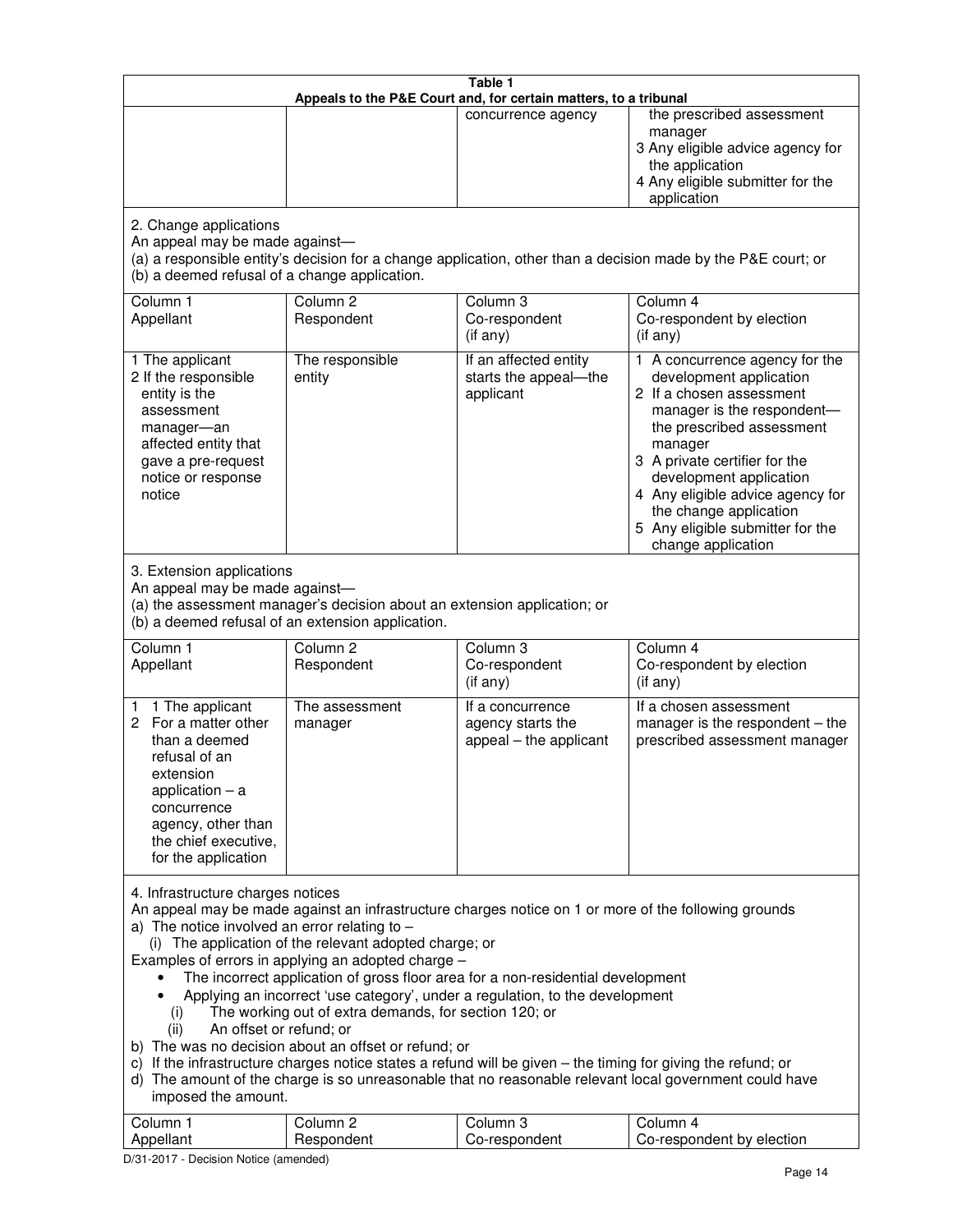| Table 1<br>Appeals to the P&E Court and, for certain matters, to a tribunal                                                                                                                                                                                                                                                                     |                                                                                                                            |                                                                                                                         |                                                                                                                                                                            |  |
|-------------------------------------------------------------------------------------------------------------------------------------------------------------------------------------------------------------------------------------------------------------------------------------------------------------------------------------------------|----------------------------------------------------------------------------------------------------------------------------|-------------------------------------------------------------------------------------------------------------------------|----------------------------------------------------------------------------------------------------------------------------------------------------------------------------|--|
|                                                                                                                                                                                                                                                                                                                                                 |                                                                                                                            | (if any)                                                                                                                | $($ if any $)$                                                                                                                                                             |  |
| The person given the<br>Infrastructure charges<br>notice                                                                                                                                                                                                                                                                                        | The local government<br>that gave the<br>infrastructure charges<br>notice                                                  | $\blacksquare$                                                                                                          |                                                                                                                                                                            |  |
| 5. Conversion applications<br>An appeal may be made against-<br>(a) the refusal of a conversion application; or<br>(b) a deemed refusal of a conversion application.                                                                                                                                                                            |                                                                                                                            |                                                                                                                         |                                                                                                                                                                            |  |
| Column 1<br>Appellant                                                                                                                                                                                                                                                                                                                           | Column <sub>2</sub><br>Respondent                                                                                          | Column 3<br>Co-respondent<br>(if any)                                                                                   | Column 4<br>Co-respondent by election<br>(if any)                                                                                                                          |  |
| The applicant                                                                                                                                                                                                                                                                                                                                   | The local government<br>to which the conversion<br>application was made                                                    | $\blacksquare$                                                                                                          | $\overline{\phantom{a}}$                                                                                                                                                   |  |
| 6. Enforcement notices                                                                                                                                                                                                                                                                                                                          |                                                                                                                            | An appeal may be made against the decision to give an enforcement notice.                                               |                                                                                                                                                                            |  |
| Column 1<br>Appellant                                                                                                                                                                                                                                                                                                                           | Column <sub>2</sub><br>Respondent                                                                                          | Column 3<br>Co-respondent<br>(if any)                                                                                   | Column 4<br>Co-respondent by election<br>(if any)                                                                                                                          |  |
| The person given the<br>enforcement notice                                                                                                                                                                                                                                                                                                      | The enforcement<br>authority                                                                                               |                                                                                                                         | If the enforcement authority is<br>not the local government for<br>the premises in relation to which<br>the offence is alleged to have<br>happened-the local<br>government |  |
| Table 2<br>Appeals to the P&E Court only                                                                                                                                                                                                                                                                                                        |                                                                                                                            |                                                                                                                         |                                                                                                                                                                            |  |
| 1. Appeals from tribunal<br>An appeal may be made against a decision of a tribunal, other than a decision under<br>section 252, on the ground of-<br>(a) an error or mistake in law on the part of the tribunal; or<br>(b) jurisdictional error.                                                                                                |                                                                                                                            |                                                                                                                         |                                                                                                                                                                            |  |
| Column 1<br>Appellant                                                                                                                                                                                                                                                                                                                           | Column 2<br>Respondent                                                                                                     | Column 3<br>Co-respondent<br>$($ if any $)$                                                                             | Column 4<br>Co-respondent by election<br>(i f any)                                                                                                                         |  |
| A party to the<br>proceedings for the<br>decision                                                                                                                                                                                                                                                                                               | The other party to the<br>proceedings for the<br>decision                                                                  | $\qquad \qquad \blacksquare$                                                                                            |                                                                                                                                                                            |  |
| 2. Eligible submitter appeals<br>An appeal may be made against the decision to give a development approval, or an approval for a change<br>application, to the extent that the decision relates to-<br>(a) any part of the development application for the development approval that required impact assessment; or<br>(b) a variation request. |                                                                                                                            |                                                                                                                         |                                                                                                                                                                            |  |
| Column 1<br>Appellant                                                                                                                                                                                                                                                                                                                           | Column 2<br>Respondent                                                                                                     | Column 3<br>Co-respondent<br>$($ if any $)$                                                                             | Column 4<br>Co-respondent by election<br>(if any)                                                                                                                          |  |
| 1 For a development<br>application-an<br>eligible submitter for<br>the development<br>application<br>2 For a change<br>application-an                                                                                                                                                                                                           | 1 For a development<br>application-the<br>assessment<br>manager<br>2 For a change<br>application-the<br>responsible entity | 1 The applicant<br>2 If the appeal is about<br>a concurrence<br>agency's referral<br>response-the<br>concurrence agency | Another eligible<br>submitter for the<br>application                                                                                                                       |  |

D/31-2017 - Decision Notice (amended)

eligible submitter for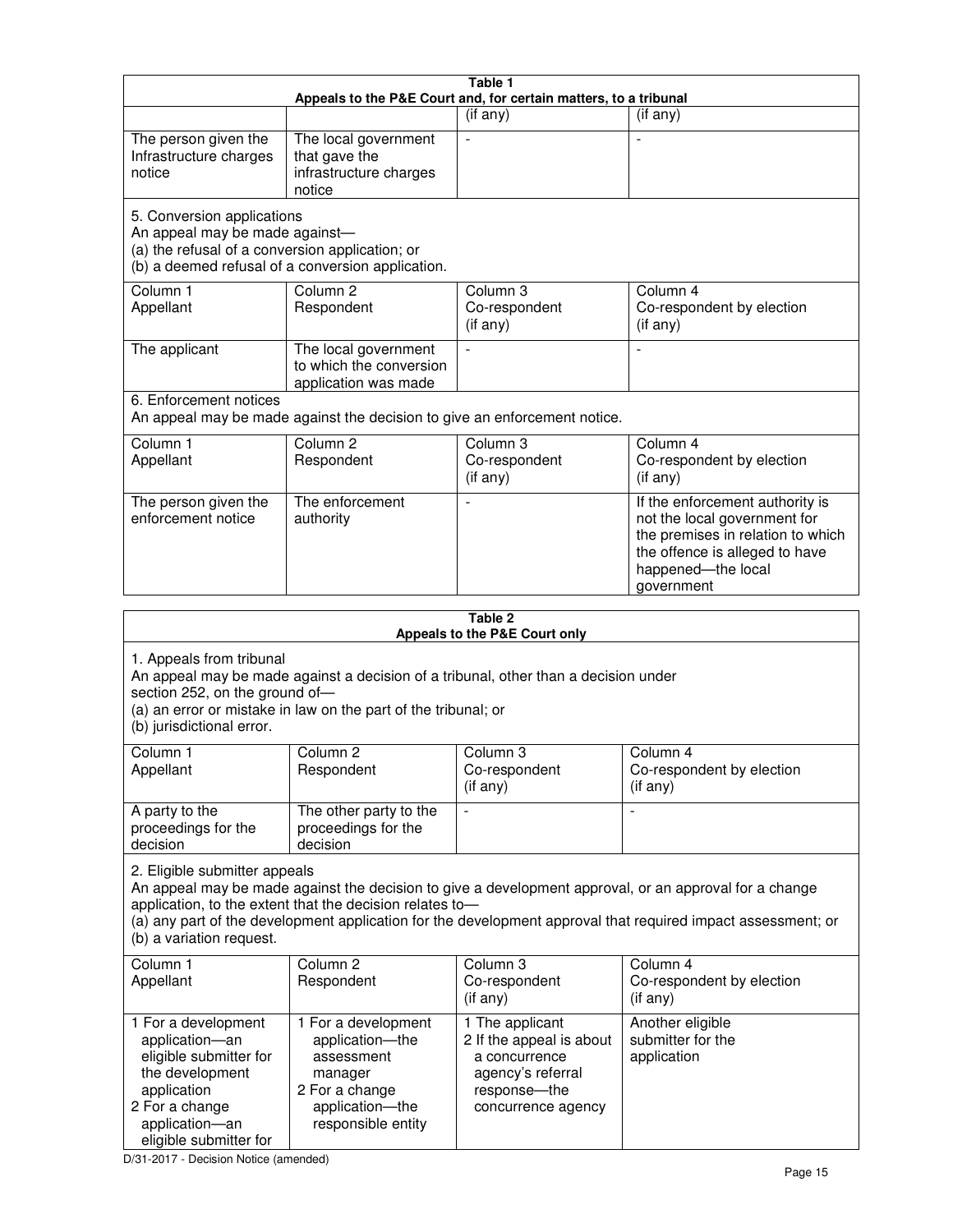| Table 2<br>Appeals to the P&E Court only                                                                                                                                                                                                                                                                                                                                                                           |                                                                                                                            |                                                                                                                         |                                                                                        |  |
|--------------------------------------------------------------------------------------------------------------------------------------------------------------------------------------------------------------------------------------------------------------------------------------------------------------------------------------------------------------------------------------------------------------------|----------------------------------------------------------------------------------------------------------------------------|-------------------------------------------------------------------------------------------------------------------------|----------------------------------------------------------------------------------------|--|
| the change<br>application                                                                                                                                                                                                                                                                                                                                                                                          |                                                                                                                            |                                                                                                                         |                                                                                        |  |
| 3. Eligible submitter and eligible advice agency appeals<br>An appeal may be made against a provision of a development approval, or failure to<br>include a provision in the development approval, to the extent the matter relates to-<br>(a) any part of the development application or the change application, for the development approval, that<br>required impact assessment; or<br>(b) a variation request. |                                                                                                                            |                                                                                                                         |                                                                                        |  |
| Column 1<br>Appellant                                                                                                                                                                                                                                                                                                                                                                                              | Column <sub>2</sub><br>Respondent                                                                                          | Column 3<br>Co-respondent<br>(if any)                                                                                   | Column 4<br>Co-respondent by election<br>(if any)                                      |  |
| 1 For a development<br>application-an<br>eligible submitter for<br>the development<br>application<br>2 For a change<br>application-an<br>eligible submitter for<br>the change<br>application<br>3 An eligible advice<br>agency for the<br>development<br>application or change<br>application                                                                                                                      | 1 For a development<br>application-the<br>assessment<br>manager<br>2 For a change<br>application-the<br>responsible entity | 1 The applicant<br>2 If the appeal is about<br>a concurrence<br>agency's referral<br>response-the<br>concurrence agency | Another eligible submitter for the<br>application                                      |  |
| 4. Compensation claims<br>An appeal may be made against-<br>(a) a decision under section 32 about a compensation claim; or<br>(b) a decision under section 265 about a claim for compensation; or<br>(c) a deemed refusal of a claim under paragraph (a) or (b).                                                                                                                                                   |                                                                                                                            |                                                                                                                         |                                                                                        |  |
| Column <sub>1</sub><br>Appellant                                                                                                                                                                                                                                                                                                                                                                                   | Column <sub>2</sub><br>Respondent                                                                                          | Column 3<br>Co-respondent<br>(if any)                                                                                   | Column 4<br>Co-respondent by election<br>(if any)                                      |  |
| A person dissatisfied<br>with the decision                                                                                                                                                                                                                                                                                                                                                                         | The local<br>government to which<br>the claim was made                                                                     | ÷,                                                                                                                      | $\overline{a}$                                                                         |  |
| 5. Registered premises<br>An appeal may be made against a decision of the Minister under chapter 7, part 4.                                                                                                                                                                                                                                                                                                        |                                                                                                                            |                                                                                                                         |                                                                                        |  |
| Column <sub>1</sub><br>Appellant                                                                                                                                                                                                                                                                                                                                                                                   | Column <sub>2</sub><br>Respondent                                                                                          | Column <sub>3</sub><br>Co-respondent<br>(if any)                                                                        | Column 4<br>Co-respondent by election<br>(if any)                                      |  |
| 1 A person given a<br>decision notice about<br>the decision<br>2 If the decision is to<br>register premises or<br>renew the<br>registration of<br>premises-an owner<br>or occupier of<br>premises in the<br>affected area for the<br>registered premises<br>who is dissatisfied<br>with the decision                                                                                                               | The Minister                                                                                                               |                                                                                                                         | If an owner or occupier starts the<br>appeal - the owner of the<br>registered premises |  |